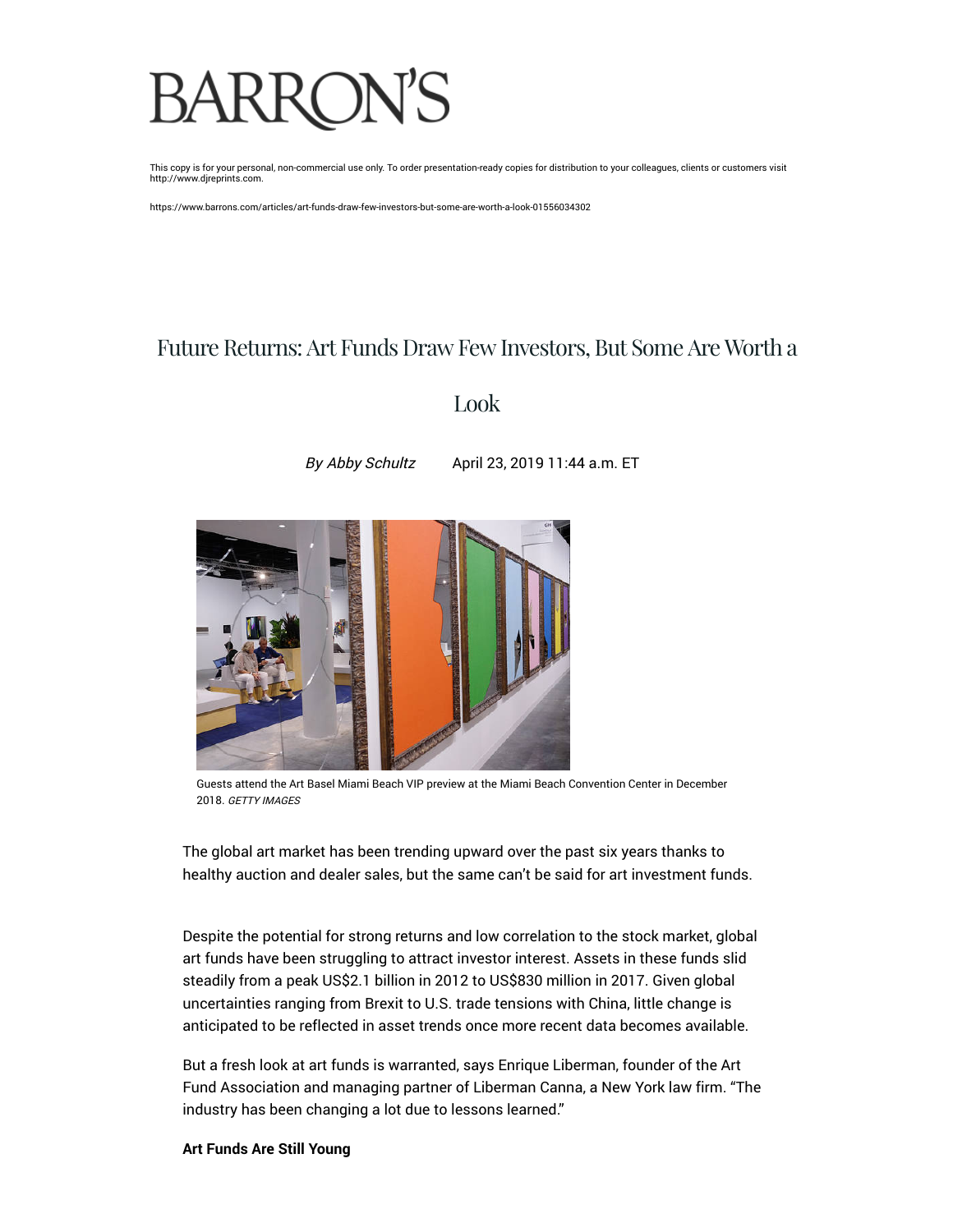Art funds are private investments available to accredited investors for minimums ranging from US\$500,000 to US\$1 million. There are no public disclosure requirements, so it isn't known how many exist globally. Deloitte, a global financial services and consulting firm, estimates that at there were about 90 funds at their peak in 2012. By 2014, there were fewer than 60. Given the continued loss of assets since then, it's likely there are even fewer now.

Yet as an asset class, art funds are young. They only started cropping up shortly before the 2008 global financial crisis. Managers are still grappling with how to structure them to help investors overcome major concerns.

Lack of regulation, limited transparency into the performance of existing funds, and the inability to track performance of underlying assets are some of the major reasons investors are hesitant to use art funds more broadly, according to Deloitte.When the first art funds were launched, they aimed to attract a large investor base. While disclosing general strategies—such as which art genre would be in the portfolio—they avoided identifying specific investment prospects.

But managers discovered it was difficult to raise money for intangible assets whose value couldn't be tracked on a regular basis, especially if they didn't know, up front, specifically what artwork the portfolio would be buying.

#### **Problem Solving**

Some managers have tried to address this. Rather than trying to raise up-front capital to be drawn upon for future purchases of art, some now drum up interest among investors for buying specifics pieces.

To enable this, these funds are set up as so-called series limited liability companies that allow investments in particular underlying assets, rather than in the LLC itself. So managers can have different investors in each artwork within the LLC.

"If you have 10 members of an investment group for a fund, only five might be invested in one piece, and five in another piece," Liberman says. "Some collectors love certain artists and others they don't like, so this is a way for investors to not just write a blank check for whatever art the manager wants to buy."

Other managers are addressing investor concerns about transparency by making performance data more accessible. Among funds sharing data is the Tiroche DeLeon Collection, a closed-end fund based in Gibraltar that debuted in 2012 and focuses on contemporary art in emerging markets. The fund publishes detailed quarterly performance reports on its website.

Closed-end funds require a specific end date at which investors will realize a potential return. The Artemundi Global Fund has been a model for success of this structure. Spanning 2010 to 2015, the Artemundi fund's diversified portfolio of fine art delivered a 17% average annual return.

#### **What to Know Before Investing**

When doing due diligence, interested investors should make sure the manager's fees are on the lower side and align with their interests, Liberman says. Fees generally run between 1% and 3%, plus 20% of profits—but be sure that it is 20% of realized profits,